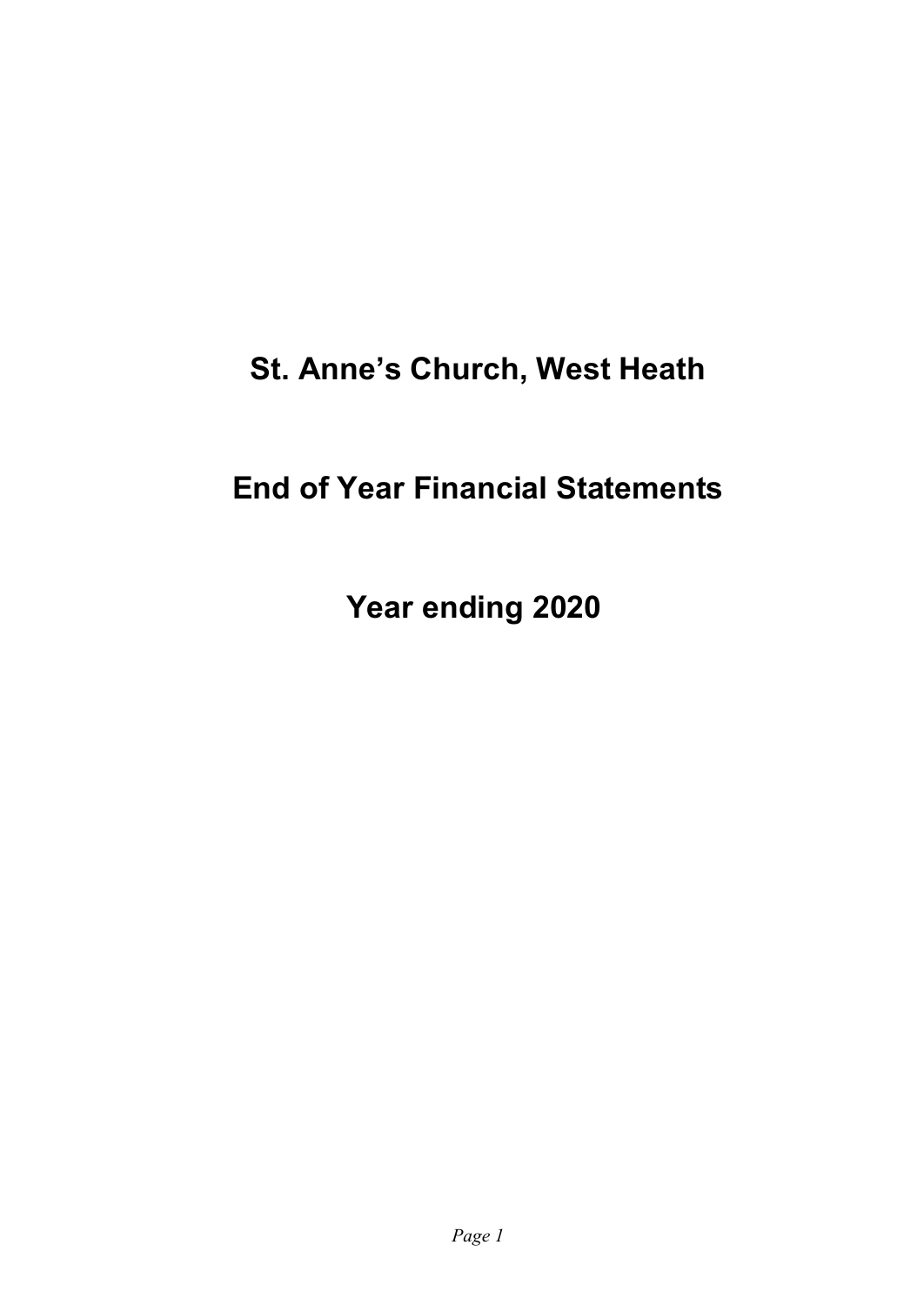### **Introduction**

For the third year running St. Anne's PCC used a Data Development software package to record its finances. The Covid pandemic had a major impact on the church's finances as from the end of March no groups could hire the buildings for meetings, the church was only open for services for 29 weeks of the year and weddings and funerals were restricted. Money was saved however as we did not use as much gas and electricity. The PCC decided to limit maintenance work to essential maintenance work only however, due to unforeseen circumstances we still had some large bills. In September the people who loaned the church money to replace the flat roof said that as we had repaid half of the money (£5,000) they were prepared to postpone future repayments until the church was in a better position financially.

### **Items to note in the following accounts:**

**Income**

- On page 4 under donations and legacies for 2020 we received a donation of £10,992.58 from the late Mary Young and a donation of £8,000 from two people who had intended to leave the church money in their wills but gave it now as they knew the church needed the money. Both donations were put into restricted funds to go towards building work. A further donation of £3,340.80 was also received. It is unusual for the church to receive this many large donations.
- Income for charitable activities was down by £1,438.60 compared to 2019.
- Other income was down by £2,101.43 compared to 2019.
- On page 6 number 0601 Gift Aid and Gift Aid for Small donations has still to be claimed so will be included in the accounts for 2021.
- On page 6 number 1030 the money received for hire of the halls was down by £6,239 compared to 2019.

#### **Expenditure**

- On page 7 number 1910 it states that £15,590 was paid for our parish share / apportionment to the Diocese. We actually paid £19,178 which was 80% of our parish share / apportionment. A cheque for £3,588 was not banked until January so this figure will be included in the accounts for 2021.
- On page 7 number 2330 church maintenance we only spent £252 which was £792.20 less than the amount spent in 2019.
- On page 7 number 2350. This cost of £1,800 was for the removal of the large tree in the church car park which was deemed to be dangerous. This was money we had not expected to spend.
- On page 7 number 2370. Now that we have Father Paul as our priest in-charge we no longer have to pay for someone else to lead some of our services which meant we saved £300 compared to 2019.
- On page 7 number 2530 we spent £1,179.52 less on electricity compared to 2019.
- On page 7 number 2540 we spent £3,745.89 less on gas compared to 2019 when we also had to sort out some arrears on gas bills.
- On page 7 number 2560 this figure includes £3,340.80 for the new flooring in the George Goodger Hall which was paid for by a kind donation from church members. This meant that we only spent £1077.62 on essential maintenance which was £3,228.35 less than 2019.
- On page 7 number 2820 shows the amount spent on new toilets and store rooms.
- On page 7 number 2361. We no longer pay bank charges and this money was returned to the church by Barclays.
- On page 7 number 2561. We spent £427.35 less on cleaning compared to 2019 as the buildings were closed for a large portion of the year. However, that figure is likely to increase during 2021 when we are allowed to hire out the buildings and may need to employ cleaners to clean more frequently than the volunteers cleaned prior to the pandemic.
- On page 7 number 2802 this figure is linked to all the building work that we had completed.

Due to people volunteering their time, cleaning, donating items and carrying out minor repairs the PCC has been able to keep down costs.

Total general (unrestricted) income for 2020 was £38,296.52 and total general (unrestricted) expenditure for 2020 was £35,001.52. This means that we need to be very careful about how we spend money over the next few years.

The Treasurer presents information regarding the state of the church's finances at each PCC meting which enables the PCC to monitor income and expenditure closely.

G.E.Arnold **Treasurer** 25.03.20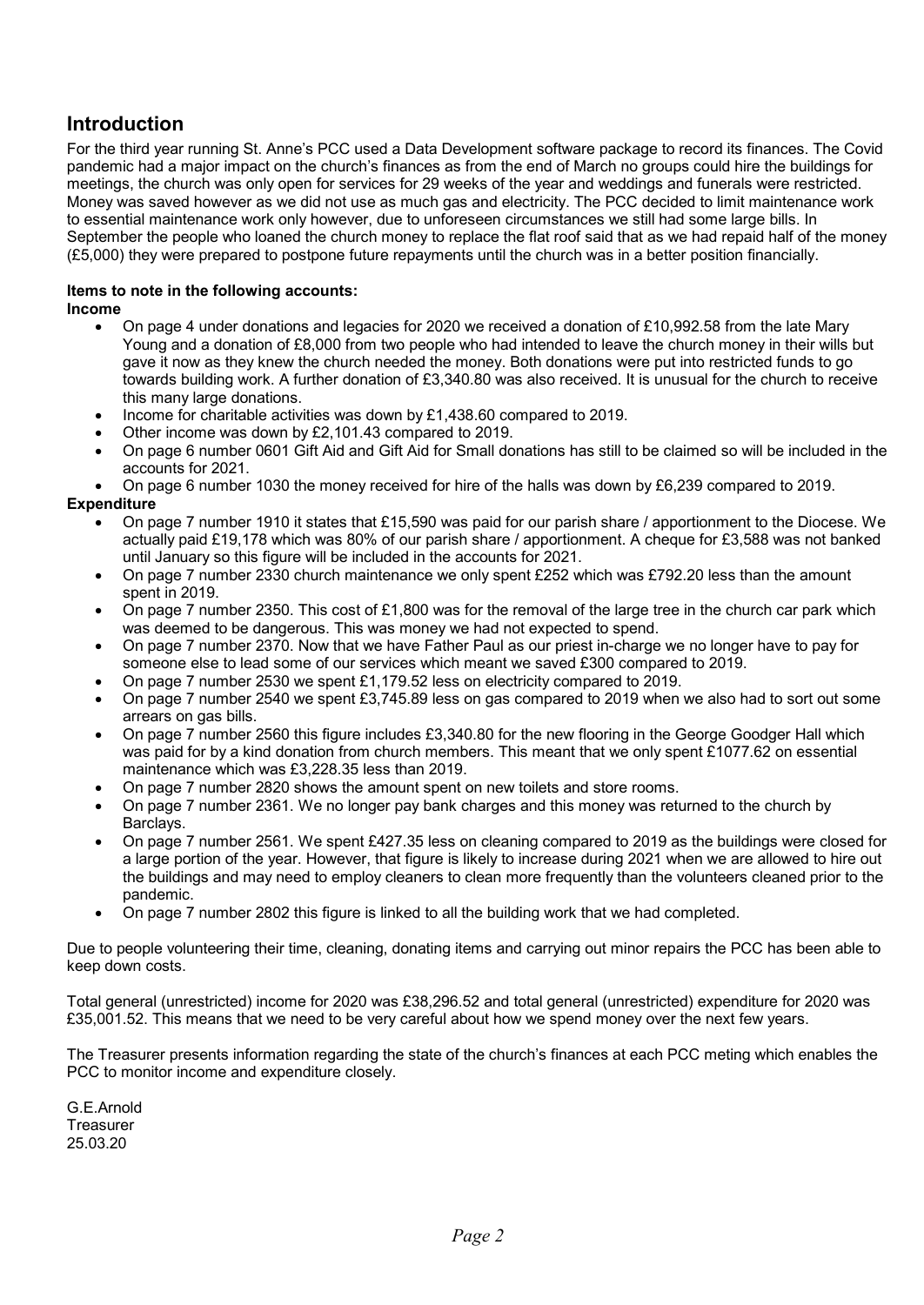## **Statement of Financial Activities**

|                                             | <b>Unrestricted</b> | <b>Restricted</b> | <b>Endowment</b> | <b>Total</b>  | Prior year   |
|---------------------------------------------|---------------------|-------------------|------------------|---------------|--------------|
|                                             | funds               | funds             | funds            | funds         | total funds  |
| Income and endowments from:                 |                     |                   |                  |               |              |
| Donations and legacies                      | £27,407.23          | £19,381.98        | £0.00            | £46,789.21    | £27,144.70   |
| Income from charitable activities           | £353.40             | £0.00             | £0.00            | £353.40       | £1,792.00    |
| Other trading activities                    | £1,916.00           | £0.00             | £0.00            | £1,916.00     | £8,561.00    |
| Investments                                 | £8,750.52           | £0.58             | £0.00            | £8,751.10     | £8,755.38    |
| Other income                                | £307.37             | £19.76            | £0.00            | £327.13       | £2,408.80    |
| <b>Total income</b>                         | £38,734.52          | £19,402.32        | £0.00            | £58,136.84    | £48,661.88   |
| <b>Expenditure on:</b>                      |                     |                   |                  |               |              |
| Raising funds                               | £91.45              | £0.00             | £0.00            | £91.45        | £89.82       |
| Expenditure on charitable activities        | £35,095.16          | £39,230.10        | £0.00            | £74,325.26    | £42,408.09   |
| Other expenditure                           | £820.24             | £5,802.00         | £0.00            | £6,622.24     | £3,764.72    |
| <b>Total expenditure</b>                    | £36,006.85          | £45,032.10        | £0.00            | £81,038.95    | £46,262.63   |
| Net income / (expenditure) resources before | £2,727.67           | (E25, 629.78)     | £0.00            | (E22, 902.11) | £2,399.25    |
| transfer                                    |                     |                   |                  |               |              |
| <b>Transfers</b>                            |                     |                   |                  |               |              |
| Gross transfers between funds - in          | £0.00               | £0.00             | £0.00            | £0.00         | £4,906.15    |
| Gross transfers between funds - out         | £0.00               | £0.00             | £0.00            | £0.00         | (E4, 906.15) |
| Other recognised gains / losses             |                     |                   |                  |               |              |
| Net movement in funds                       | £2,727.67           | (E25, 629.78)     | £0.00            | (E22, 902.11) | £2,399.25    |
| <b>Total funds brought forward</b>          | £70,903.93          | £24,285.70        | £0.00            | £95,189.63    | £92,790.38   |
| <b>Total funds carried forward</b>          | £73,631.60          | (E1, 344.08)      | £0.00            | £72,287.52    | £95,189.63   |
| <b>Represented by</b>                       |                     |                   |                  |               |              |
| <b>Unrestricted</b>                         |                     |                   |                  |               |              |
| General fund                                | £7,627.41           | £0.00             | £0.00            | £7,627.41     | £4,332.41    |
| <b>Designated</b>                           |                     |                   |                  |               |              |
| Annual charities                            | £0.28               | £0.00             | £0.00            | £0.28         | £68.28       |
| George Goodger Hall                         | £65,000.00          | £0.00             | £0.00            | £65,000.00    | £65,000.00   |
| Hardship fund                               | £300.00             | £0.00             | £0.00            | £300.00       | £500.00      |
| IT support                                  | £0.00               | £0.00             | £0.00            | £0.00         | £15.81       |
| <b>Little Stars</b>                         | £652.26             | £0.00             | £0.00            | £652.26       | £652.26      |
| Mothers' Union                              | £125.39             | £0.00             | £0.00            | £125.39       | £185.39      |
| <b>Special Gifts</b>                        | (E74.17)            | £0.00             | £0.00            | (E74.17)      | £0.00        |
| Youth and Children's work                   | £0.43               | £0.00             | £0.00            | £0.43         | £149.78      |
| <b>Restricted</b>                           |                     |                   |                  |               |              |
| <b>Shining Light Project</b>                | £0.00               | £5,655.92         | £0.00            | £5,655.92     | £31,285.70   |
| roof fund                                   | £0.00               | (E7,000.00)       | £0.00            | (E7,000.00)   | (E7,000.00)  |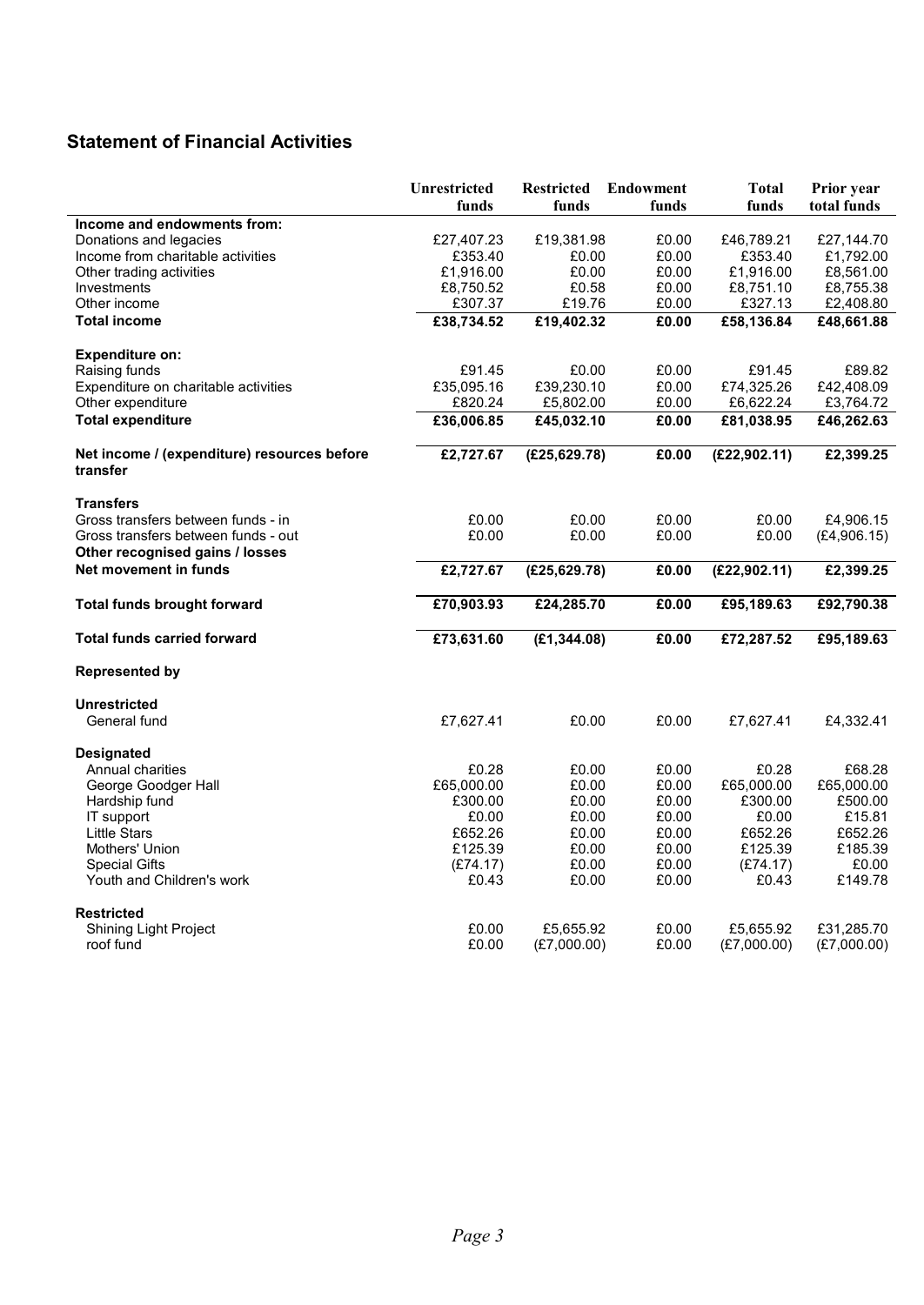#### **Balance sheet**

| <b>Class and code</b> | <b>Description</b>                | This year                  | Last year                |
|-----------------------|-----------------------------------|----------------------------|--------------------------|
|                       |                                   |                            |                          |
| <b>Fixed assets</b>   |                                   |                            |                          |
| 6431                  | George Goodger Hall               | £65,000.00                 | £65,000.00               |
|                       | <b>Total Fixed assets</b>         | £65,000.00                 | £65,000.00               |
| <b>Current assets</b> |                                   |                            |                          |
| 6502                  | <b>Barclays Bank</b>              | £9,389.76                  | £32,051.59               |
| 6503                  | Santander                         | £2,638.98                  | £4,880.36                |
| 6510                  | CCLA (CBF) deposit account        | £258.78                    | £257.68                  |
|                       | <b>Total Current assets</b>       | £12,287.52                 | £37,189.63               |
| <b>Liabilities</b>    |                                   |                            |                          |
| 6601                  | Loans received                    | £5,000.00                  | £7,000.00                |
|                       | <b>Total Liabilities</b>          | £5,000.00                  | £7,000.00                |
|                       | <b>Net Asset surplus(deficit)</b> | £72,287.52                 | £95,189.63               |
|                       |                                   |                            |                          |
| <b>Reserves</b>       |                                   |                            |                          |
|                       | Excess / (deficit) to date        | (E22, 902.11)              | £0.00                    |
| Z01                   | Starting balances                 | £95,189.63                 | £95,189.63               |
|                       | <b>Total Reserves</b>             | £72,287.52                 | £95,189.63               |
|                       |                                   |                            |                          |
|                       | <b>Represented by funds</b>       |                            |                          |
|                       | Unrestricted                      | £7,627.41                  | £4,332.41                |
|                       | Designated<br>Restricted          | £66,004.19<br>(E1, 344.08) | £66,571.52<br>£24,285.70 |
|                       | Endowment                         | £0.00                      | £0.00                    |
|                       | <b>Total</b>                      | £72,287.52                 | £95,189.63               |
|                       |                                   |                            |                          |

# **Statement of assets and liabilities**

|                                                 |                    | General   | <b>Designated</b> |              | <b>Restricted Endowment</b> | This vear  | <b>Last vear</b> |
|-------------------------------------------------|--------------------|-----------|-------------------|--------------|-----------------------------|------------|------------------|
| Fixed assets - Heritage assets                  |                    |           |                   |              |                             |            |                  |
| George Goodger Hall -                           |                    | £0.00     | £65,000.00        | £0.00        | £0.00                       | £65,000.00 | £65,000.00       |
|                                                 | <b>Totals</b>      | £0.00     | £65,000.00        | £0.00        | £0.00                       | £65,000.00 | £65,000.00       |
| Current assets - Cash at bank and in hand       |                    |           |                   |              |                             |            |                  |
| Barclays Bank -                                 |                    | £6.201.45 | £1.162.06         | £2.026.25    | £0.00                       | £9.389.76  | £32,051.59       |
| Santander -                                     |                    | £1.424.95 | (E157.87)         | £1.371.90    | £0.00                       | £2.638.98  | £4,880.36        |
| CCLA (CBF) deposit account -                    |                    | £1.01     | £0.00             | £257.77      | £0.00                       | £258.78    | £257.68          |
|                                                 | <b>Totals</b>      | £7.627.41 | £1.004.19         | £3,655.92    | £0.00                       | £12.287.52 | £37,189.63       |
| Liabilities - Creditors: Amounts falling due in |                    |           |                   |              |                             |            |                  |
| one year                                        |                    |           |                   |              |                             |            |                  |
| Loans received -                                |                    | £0.00     | £0.00             | £5,000.00    | £0.00                       | £5,000.00  | £7,000.00        |
|                                                 | <b>Totals</b>      | £0.00     | £0.00             | £5,000.00    | £0.00                       | £5,000.00  | £7,000.00        |
|                                                 | <b>Grand total</b> | £7.627.41 | £66,004.19        | (E1, 344.08) | £0.00                       | £72.287.52 | £95,189.63       |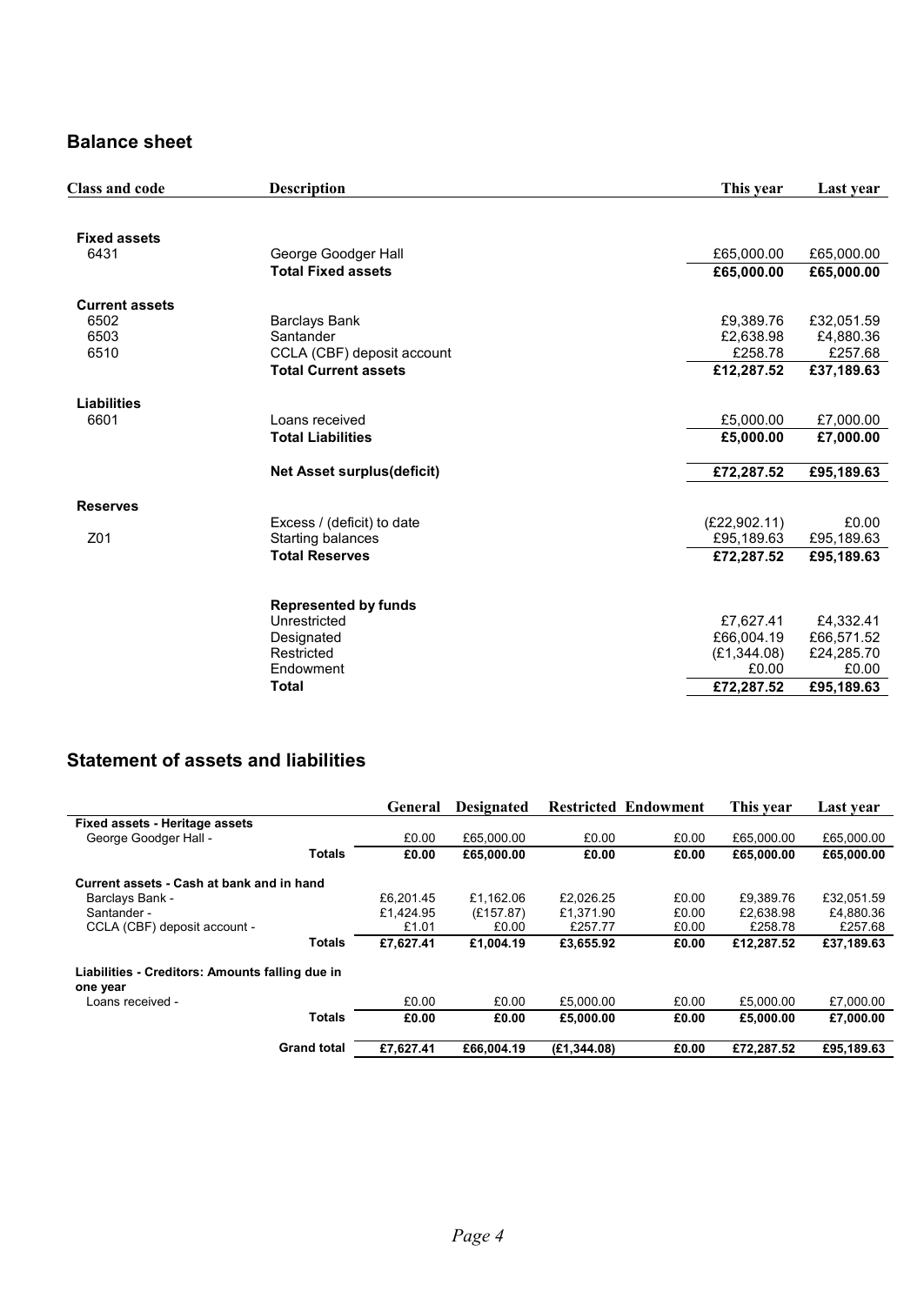# **Fund movement by type**

|                                                 |                               | Opening                    | Incoming       | Outgoing       |                | <b>Transfers Gains/losses</b> | <b>Closing</b> |
|-------------------------------------------------|-------------------------------|----------------------------|----------------|----------------|----------------|-------------------------------|----------------|
| <b>ANNCHAR - Annual charities</b>               |                               |                            |                |                |                |                               |                |
| Designated                                      |                               | £68.28                     | £150.00        | £218.00        | £0.00          | £0.00                         | £0.28          |
|                                                 | <b>Sub-total for ANNCHAR</b>  | £68.28                     | £150.00        | £218.00        | £0.00          | £0.00                         | £0.28          |
| <b>GGH - George Goodger Hall</b>                |                               |                            |                |                |                |                               |                |
| Designated                                      |                               | £65,000.00                 | £0.00          | £0.00          | £0.00          | £0.00                         | £65,000.00     |
|                                                 | <b>Sub-total for GGH</b>      | £65,000.00                 | £0.00          | £0.00          | £0.00          | £0.00                         | £65,000.00     |
|                                                 |                               |                            |                |                |                |                               |                |
| Hardship - Hardship fund                        |                               |                            |                |                |                |                               |                |
| Designated                                      |                               | £500.00                    | £0.00          | £200.00        | £0.00          | £0.00                         | £300.00        |
|                                                 | <b>Sub-total for Hardship</b> | £500.00                    | £0.00          | £200.00        | £0.00          | £0.00                         | £300.00        |
| IT - IT support                                 |                               |                            |                |                |                |                               |                |
| Designated                                      |                               | £15.81                     | £0.00          | £15.81         | £0.00          | £0.00                         | £0.00          |
|                                                 | Sub-total for IT              | £15.81                     | £0.00          | £15.81         | £0.00          | £0.00                         | £0.00          |
|                                                 |                               |                            |                |                |                |                               |                |
| <b>LStars - Little Stars</b><br>Designated      |                               | £652.26                    | £0.00          | £0.00          | £0.00          | £0.00                         | £652.26        |
|                                                 | <b>Sub-total for LStars</b>   | £652.26                    | £0.00          | £0.00          | £0.00          | £0.00                         | £652.26        |
|                                                 |                               |                            |                |                |                |                               |                |
| <b>MU - Mothers' Union</b>                      |                               |                            |                |                |                |                               |                |
| Designated                                      |                               | £185.39                    | £288.00        | £348.00        | £0.00          | £0.00                         | £125.39        |
|                                                 | Sub-total for MU              | £185.39                    | £288.00        | £348.00        | £0.00          | £0.00                         | £125.39        |
|                                                 |                               |                            |                |                |                |                               |                |
| <b>SLP - Shining Light Projec</b><br>Restricted |                               | £31,285.70                 | £19,402.32     | £45,032.10     | £0.00          | £0.00                         | £5,655.92      |
|                                                 | <b>Sub-total for SLP</b>      | £31,285.70                 | £19,402.32     | £45,032.10     | £0.00          | £0.00                         | £5,655.92      |
|                                                 |                               |                            |                |                |                |                               |                |
| <b>SpGift - Special Gifts</b>                   |                               |                            |                |                |                |                               |                |
| Designated                                      |                               | £0.00                      | £0.00          | £74.17         | £0.00          | £0.00                         | (E74.17)       |
|                                                 | <b>Sub-total for SpGift</b>   | £0.00                      | £0.00          | £74.17         | £0.00          | £0.00                         | (E74.17)       |
| Yandchn - Youth and Children's                  |                               |                            |                |                |                |                               |                |
| Designated                                      |                               | £149.78                    | £0.00          | £149.35        | £0.00          | £0.00                         | £0.43          |
|                                                 | <b>Sub-total for Yandchn</b>  | £149.78                    | £0.00          | £149.35        | £0.00          | £0.00                         | £0.43          |
|                                                 |                               |                            |                |                |                |                               |                |
| roof - roof fund                                |                               |                            |                |                |                |                               |                |
| Restricted                                      | Sub-total for roof            | (E7,000.00)<br>(E7,000.00) | £0.00<br>£0.00 | £0.00<br>£0.00 | £0.00<br>£0.00 | £0.00<br>£0.00                | (E7,000.00)    |
|                                                 |                               |                            |                |                |                |                               | (E7,000.00)    |
| General - General fund                          |                               |                            |                |                |                |                               |                |
| Unrestricted                                    |                               | £4,332.41                  | £38,296.52     | £35,001.52     | £0.00          | £0.00                         | £7,627.41      |
|                                                 | <b>Sub-total for General</b>  | £4,332.41                  | £38,296.52     | £35,001.52     | £0.00          | £0.00                         | £7,627.41      |
|                                                 |                               |                            |                |                |                |                               |                |
|                                                 | <b>Grand total</b>            | £95,189.63                 | £58,136.84     | £81,038.95     | £0.00          | £0.00                         | £72.287.52     |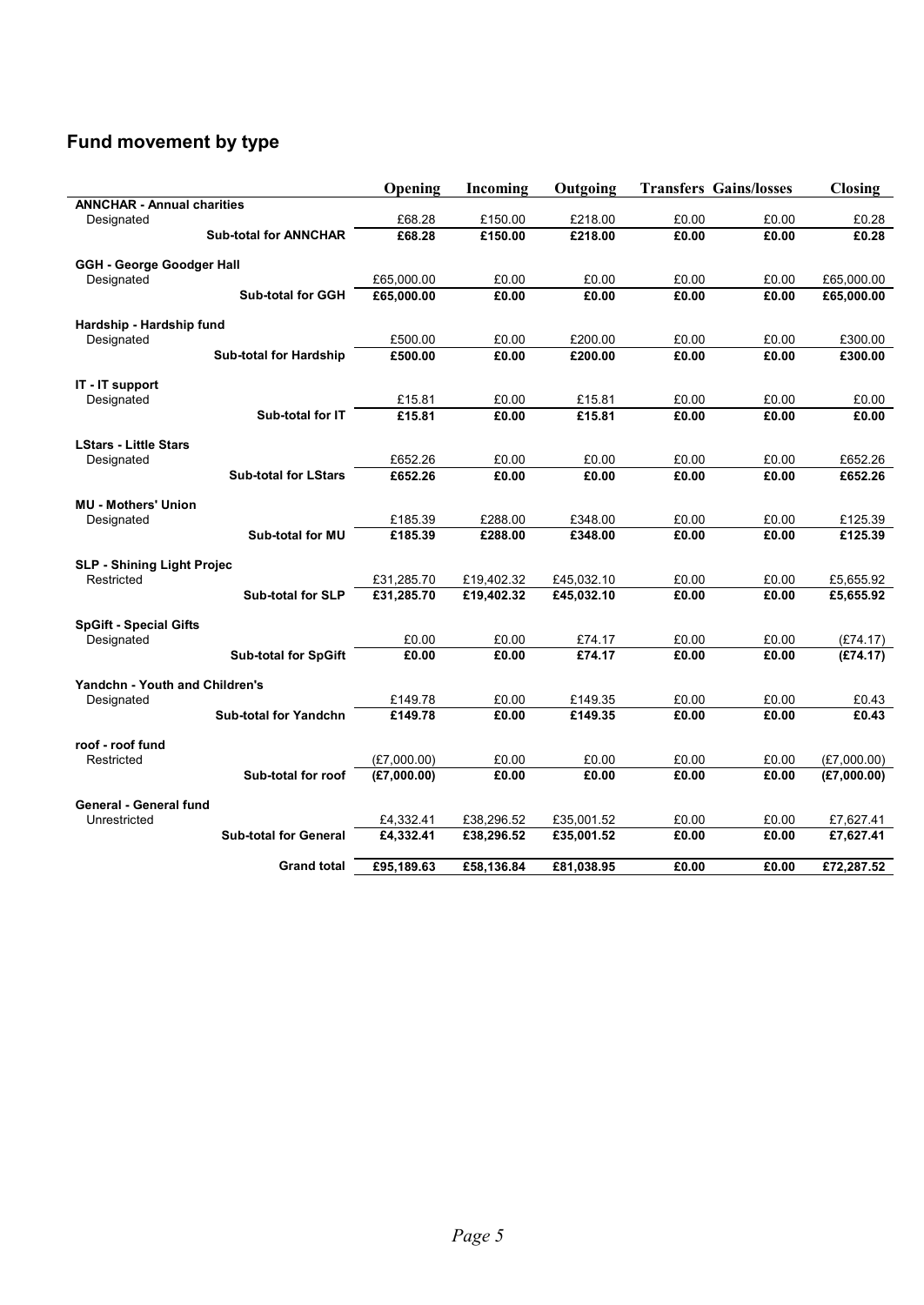# **Analysis of income and expenditure**

|                                                 |                                |         |                   |                  | <b>Total</b> |            |  |
|-------------------------------------------------|--------------------------------|---------|-------------------|------------------|--------------|------------|--|
|                                                 | <b>Unrestricted Designated</b> |         | <b>Restricted</b> | <b>Endowment</b> | This year    | Last year  |  |
| <b>INCOME AND ENDOWMENTS</b>                    |                                |         |                   |                  |              |            |  |
|                                                 |                                |         |                   |                  |              |            |  |
| <b>Donations and legacies</b>                   |                                |         |                   |                  |              |            |  |
| 0110 - Gift Aid - Envelopes                     | £1,084.88                      | £0.00   | £0.00             | £0.00            | £1,084.88    | £1,047.49  |  |
| 0111 - non gift aid envelopes                   | £6,588.13                      | £0.00   | £0.00             | £0.00            | £6,588.13    | £7,244.65  |  |
| 0201 - Other planned giving                     | £3,644.00                      | £0.00   | £0.00             | £0.00            | £3,644.00    | £3,809.00  |  |
| 0202 - Parish Giving Scheme                     | £8,502.38                      | £0.00   | £0.00             | £0.00            | £8,502.38    | £8,368.11  |  |
| 0203 - Parish Giving Scheme - gift              | £1,728.18                      | £0.00   | £0.00             | £0.00            | £1,728.18    | £1,697.08  |  |
| aid received                                    |                                |         |                   |                  |              |            |  |
| 0301 - Loose plate collections                  | £533.44                        | £0.00   | £0.00             | £0.00            | £533.44      | £1,003.24  |  |
| 0510 - Gifts of quoted securities               | £0.00                          | £0.00   | £0.00             | £0.00            | £0.00        | £500.00    |  |
| 0550 - Donations appeals etc                    | £5,043.20                      | £150.00 | £8,193.40         | £0.00            | £13,386.60   | £850.16    |  |
| 0601 - Tax recoverable on Gift Aid              | £0.00                          | £0.00   | £0.00             | £0.00            | £0.00        | £2,280.69  |  |
| 0701 - Legacies                                 | £0.00                          | £0.00   | £10,992.58        | £0.00            | £10,992.58   | £0.00      |  |
| 0901 - Other funds generated                    | £133.02                        | £0.00   | £196.00           | £0.00            | £329.02      | £344.28    |  |
| Total                                           | £27,257.23                     | £150.00 | £19,381.98        | £0.00            | £46,789.21   | £27,144.70 |  |
|                                                 |                                |         |                   |                  |              |            |  |
| Income from charitable activities               |                                |         |                   |                  |              |            |  |
| 1101 - Fees for weddings and                    | £353.40                        | £0.00   | £0.00             | £0.00            | £353.40      | £1,792.00  |  |
| funerals<br>Total                               | £353.40                        |         |                   |                  |              |            |  |
|                                                 |                                | £0.00   | £0.00             | £0.00            | £353.40      | £1,792.00  |  |
| <b>Other trading activities</b>                 |                                |         |                   |                  |              |            |  |
| 0910 - Rummage sales etc                        | £0.00                          | £0.00   | £0.00             | £0.00            | £0.00        | £396.00    |  |
| 1240 - Church hall lettings - fund              | £1,916.00                      | £0.00   | £0.00             | £0.00            | £1,916.00    | £8,155.00  |  |
| raising                                         |                                |         |                   |                  |              |            |  |
| 1250 - Magazine income - advertising            | £0.00                          | £0.00   | £0.00             | £0.00            | £0.00        | £10.00     |  |
| Total                                           | £1,916.00                      | £0.00   | £0.00             | £0.00            | £1,916.00    | £8,561.00  |  |
|                                                 |                                |         |                   |                  |              |            |  |
| <b>Investments</b>                              |                                |         |                   |                  |              |            |  |
| 1020 - Bank and building society                | £0.52                          | £0.00   | £0.58             | £0.00            | £1.10        | £1.93      |  |
| interest<br>1030 - Rent from lands or buildings | £8,750.00                      | £0.00   | £0.00             | £0.00            | £8,750.00    | £8,753.45  |  |
| Total                                           | £8,750.52                      | £0.00   | £0.58             | £0.00            | £8,751.10    | £8,755.38  |  |
|                                                 |                                |         |                   |                  |              |            |  |
| <b>Other income</b>                             |                                |         |                   |                  |              |            |  |
| 0204 - Credit from Easy Fundraising             | £19.37                         | £0.00   | £19.76            | £0.00            | £39.13       | £17.41     |  |
| 0902 - Little Stars                             | £0.00                          | £0.00   | £0.00             | £0.00            | £0.00        | £205.00    |  |
| 0903 - Mothers' Union                           | £0.00                          | £288.00 | £0.00             | £0.00            | £288.00      | £306.39    |  |
| 1310 - Insurance claims                         | £0.00                          | £0.00   | £0.00             | £0.00            | £0.00        | £1,880.00  |  |
| Total                                           | £19.37                         | £288.00 | £19.76            | £0.00            | £327.13      | £2,408.80  |  |
| <b>INCOME TOTAL</b>                             | £38,296.52                     | £438.00 | E19,402.32        | £0.00            | £58,136.84   | £48,661.88 |  |